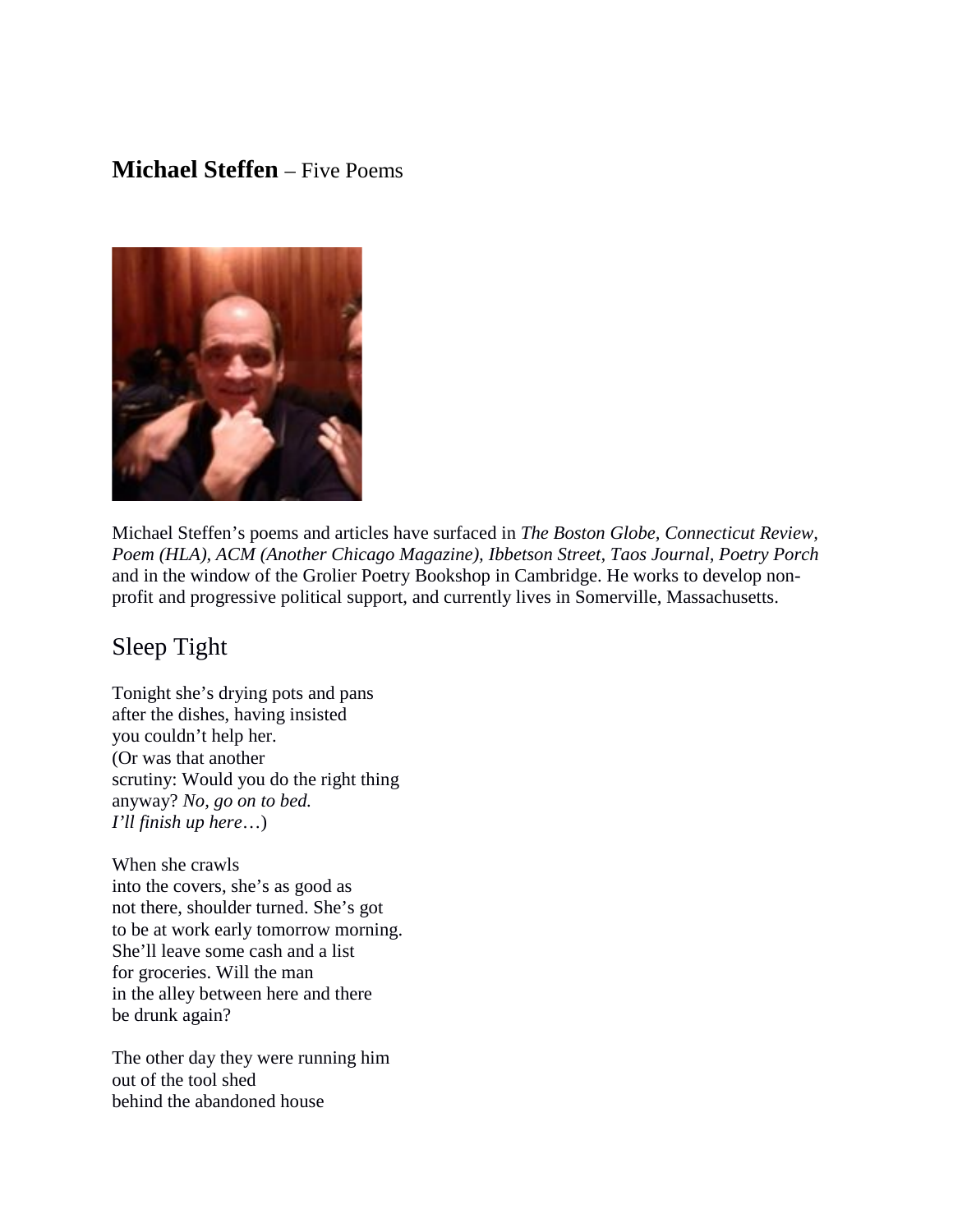as he gestured and cursed, *Assholes! Fuck you!—*kicking a tin trash can and its spilled filth into the fence along the alley.

Now he's breathing his dark breath.

Inwardly you scan the tension in your throat. The glands under your tongue loosen and water.

A breeze stirs through the open window and a leaf falls from a twig.

You follow it almost to the tick of its landing.

#### Owl

Of the timeless time of night three-lettered fowl, at your heart the *w*, the figure of a bird in flight, o dreaming (or sarcastic) silent percher, watcher from steeples, in barns, the questions lettered like Hester Prynne from your breast:

Why winged, sorry one, holder-on?

Where might we not guess you to be in your blind circumference?

What all beyond fractions of prey do the constant circles of your eyes seek?

When can we go home?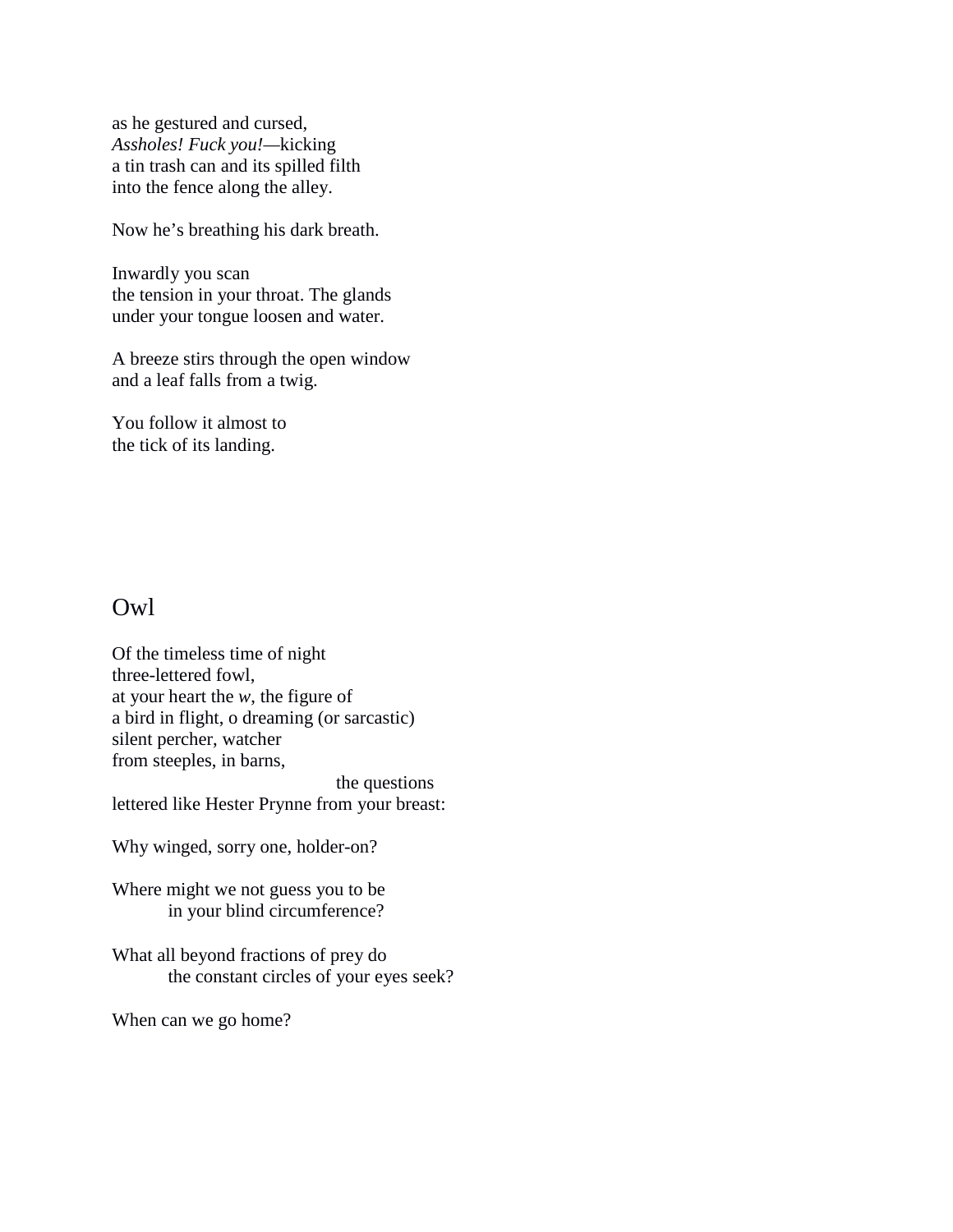## In the Wind

Of themselves chimes jingle from the neighbors' porch through the open window

as curtains lift and fall stirring the dim descent of the mind's body, the soul,

into sleep, like the last wave from one boarding an airplane. Cirrus, cumuli drift, race on

in the river of the sky. You've seen the maples' limbs bend as by a hand's insistent

invitation—*Come on! Come on!* in an urgency of going along but rooted here.

# As Time Goes By

It isn't Sam at the piano crooning *a kiss is still a kiss* in *Casablanca,* the movie three generations took to heart and still made smile a fourth, my niece's, though will be hard to swallow for her son. He likely will not find an hour away from the river, his reel and tackle box. Not for silken Bergman and smoky Bogart. I know, I'm talking to myself. The light on the screen is my life, with it the verve of a time's imagination doomed to act.